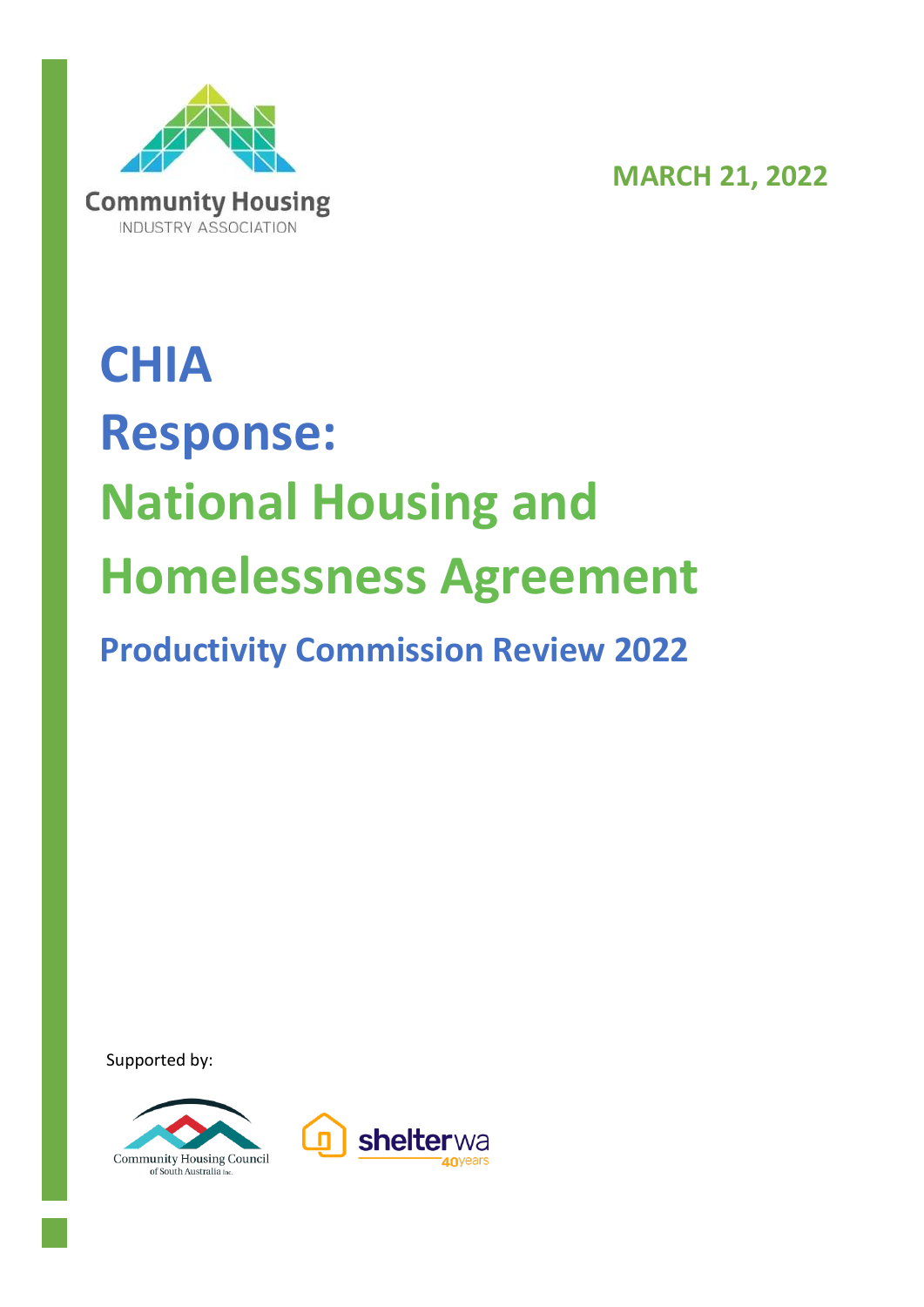

# **Productivity Commission:**

# **National Housing and Homelessness Agreement review**

#### **Summary**

**CHIA is the peak body representing not for profit community housing organisations (CHOs) across Australia. Our 150+ members manage a \$40 billion-plus portfolio of more than 115,000 homes, housing people on low and moderate incomes who find it hard to access affordable andappropriate tenancies in the private market.**

Over 20 percent of all social housing in Australia is managed by CHOs. The largest manage between 5,000 and 11,000 properties each and the average portfolio size across the industry is over 2,000 properties.

The Community Housing Industry Association (CHIA) welcomes the opportunity to respond to the review of the National Housing and Homelessness Agreement (NHHA).

The current NHHA which commenced in July 2018 provides around \$1.6 billion a year to the States and Territories to enable access to secure and affordable housing. Its major initiatives are funding homelessness services; State and Territory housing and homelessness strategies; and improved data collection and reporting.<sup>1</sup> While all of these initiatives are important, the current NHHA lacks strategies for two areas that CHIA regards as priorities:

- increasing the supply of affordable rental properties available to the Australian community
- articulating clear strategic, national, goals that are publicly and transparently reported against

CHIA believes that a radical change to the focus and 'machinery' of the NHHA is needed to address these deficiencies.

During the period of the 2018 NHHA, private market housing affordability significantly declined, the supply of social and non-market affordable housing failed to keep pace with population growth, and NHHA initiatives of central importance to the community housing industry, such as improved data collection, languished. Additionally, there is no meaningful compilation of outcomes from the Agreement that is accessible to non-government stakeholders such as CHIA. Public statements made about the NHHA provide little insight into its achievements.

Data available through the Report on Government Services does not effectively capture State and Territory expenditure on social and affordable rental housing, net supply additionality, or strategies to address homelessness. For example, the emergency accommodation programs rolled out by NSW, Victoria, Queensland and South Australia during the first wave of COVID-19 accommodated 40,000 homeless people. Both NSW and Victoria funded headleasing programs to secure longer term affordable housing outcomes for rough sleepers assisted through their emergency accommodation programs.<sup>2</sup> In 2020 and 2021, four state governments announced significant self-funded social housing construction programs as a component of post-pandemic stimulus investment, appearing to be a total investment of almost \$10 billion.<sup>3</sup> The most significant of which is Victoria's Big Housing Build initiative to construct 12,200 new social and affordable rental homes over the next four years. 4

CHIA's submission argues for a radical change in the nature of the NHHA. We believe it needs a complete redesign to:

• Drive measurable net increases in social and affordable rental housing supply, including to support Housing First approaches to address homelessness;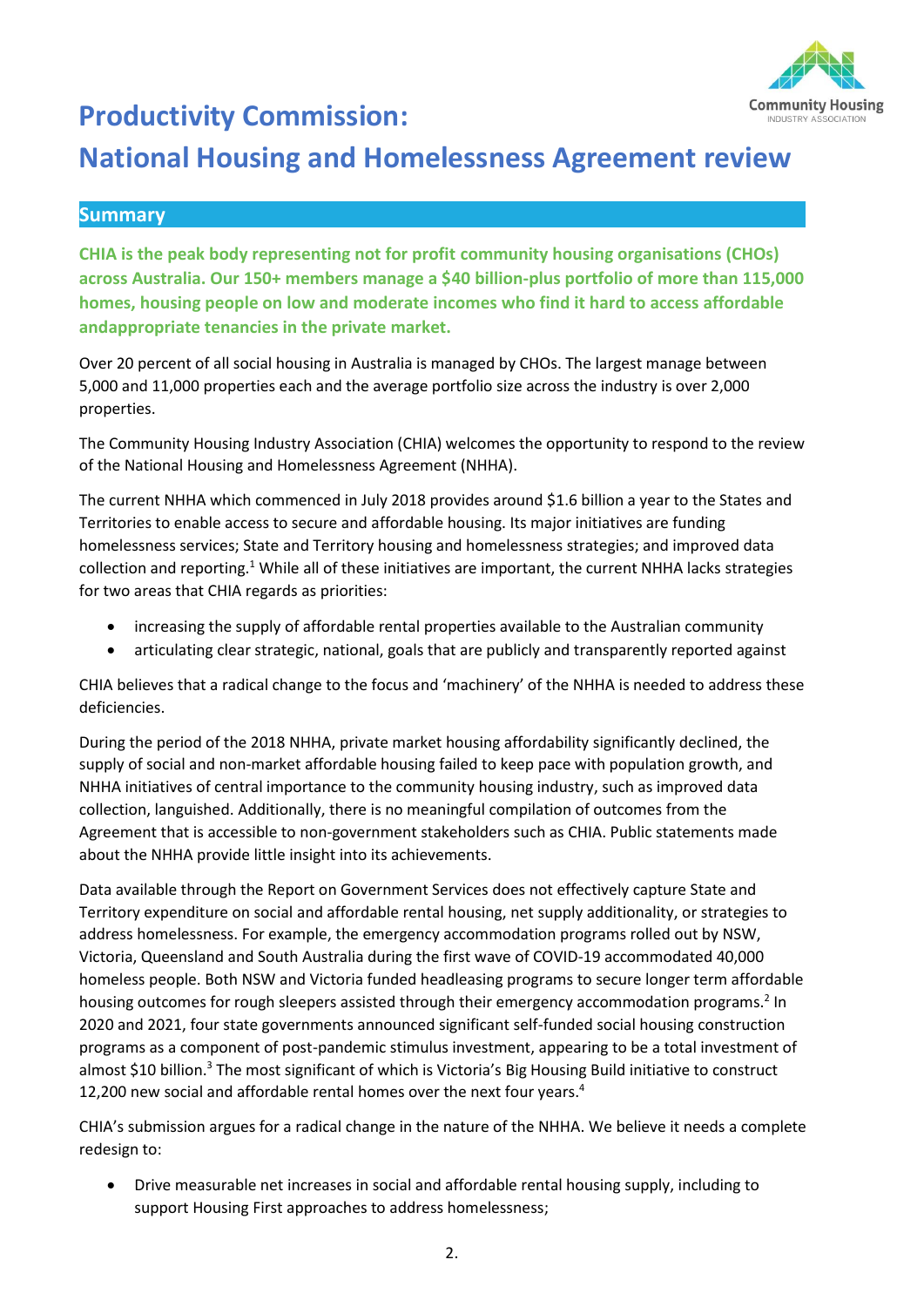

- Establish nationally consistent housing industry datasets to support informed planning for social and affordable rental housing supply;
- Implement a 10 year National Housing Strategy, overseen by a national housing agency accountable for delivery of NHHA outcomes.

These outcomes can be achieved by increasing the total funds available for the NHHA, targeting the funding at new supply and involving a wider range of organisations and agencies in the negotiation and operation of the Agreement.

CHIA's members provide housing where affordability issues are most acute and supply is the most severely constrained. The need for change is critical. It is estimated that Australia requires an **additional 891,000** social and affordable rental homes over the next twenty years to address current shortfalls and keep pace with population growth. Addressing this shortfall requires a capital investment of around \$290 billion, and potentially participation by all levels of government and the community housing industry. <sup>5</sup> Recent analysis indicates that the current shortage of social and affordable rental homes is costing the Commonwealth and State/Territory governments almost \$676.5 million per year in avoidable justice, health and welfare costs. If nothing is done this annual cost is predicted to rise to \$1,286 million per year by 2036. 6

These national figures mask the disproportionate impact on First Nations people of shortfalls of suitable social and affordable rental housing. In July 2021, the Productivity Commission reported that only 78.9% of the First Nations population was living in appropriately sized, not overcrowded homes compared to 92.9% of the general population.<sup>7</sup> Significant effort is still required to reach the target of 88% by 2031 set in the National Agreement on Closing the Gap. Significant effort is also needed to meet the needs of the large proportion of NDIS participants who require access to affordable rental options. Additionally, older private renters are increasingly seeking social and affordable rental housing options as affordability in the private rental market decreases.

Developments since 2018 mean that the community housing industry, the National Housing Finance Investment Corporation (NHFIC) and the National Regulatory System for Community Housing (NRSCH) is positioned to make a significant contribution to the future supply of secure, fit for purpose, affordable housing available in Australia.

Housing outcomes are a shared Commonwealth and State/Territory responsibility. Expanding social and affordable rental housing provision depends on the active participation of both levels of government. Providing access to adequate and affordable rental housing dampens demand on the Commonwealth social security system. The Commonwealth government possesses tax-raising and borrowing powers of the scale required to underpin the investment that is needed, The Commonwealth government possesses tax-raising and borrowing powers of the scale required to underpin the investment that is needed. This investment will unlock contributions from the private and charitable sectors and support State/Territory governments' own programs.

Addressing Australia's current housing challenges demands coordinated action from the Commonwealth and State/ Territory governments. Like the post-war challenges that confronted Australian governments eighty years ago, our current situation calls for concerted and coordinated action. The NHHA is an essential avenue for coordinating the Commonwealth and State/Territory activity required to respond to the increasingly extreme housing problems faced by people on low and moderate incomes. Last year's NHFIC Review acknowledges the scale of investment needed and that support from all levels of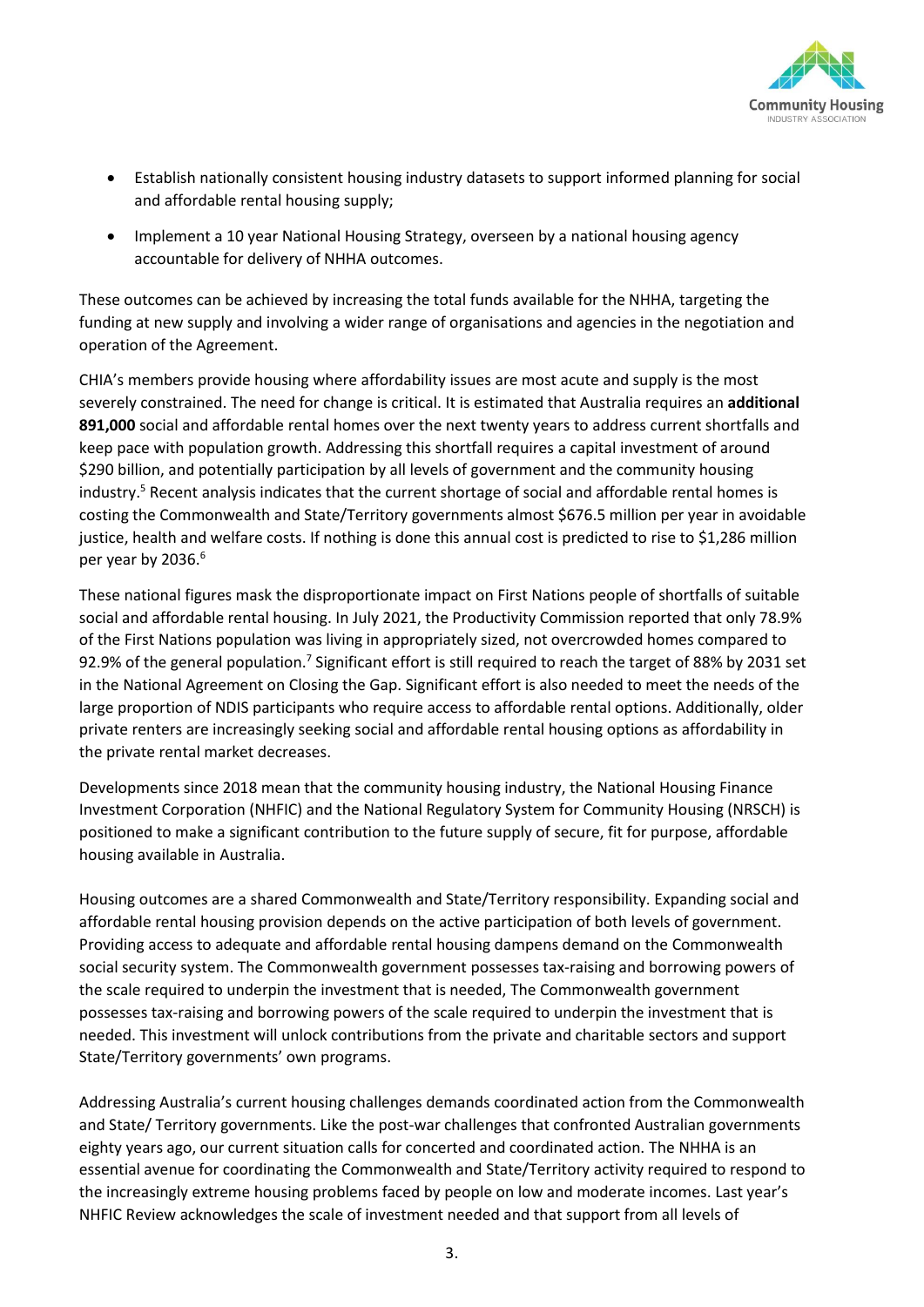

government, is critical. There are many ways such support could be provided – grants, annual subsidies, discounted land, write-off of debt to the Commonwealth, rental subsidies – or, alternatively, tax breaks for investors in social and affordable rental housing. Our submission outlines a number of responsible and practical options that can be implemented through the renewed Agreement. In summary, CHIA believes the Commonwealth Government has the capacity to do much more through the renewed NHHA.

CHIA is calling for a fresh approach to the 2023 NHHA that:

- Drives measurable net increases in social and affordable rental housing supply and supports Housing First responses to homelessness. The NHHA should be aiming for 8-9% of Australia's total housing stock to be social housing and for 3% to be affordable rental housing. This requires an increase in the total funds available to the NHHA;
- Establishes nationally consistent housing industry datasets to support informed planning for social and affordable rental housing supply. This is critical for being able to measure any improvement;
- Implements a 10 year National Housing Strategy, overseen by a national housing agency accountable for delivery of NHHA outcomes.

Further details are contained in the following sections.

**CHIA undertakes research, policy development and advocacy on social and affordable rental housing issues on behalf of our member community housing organisations**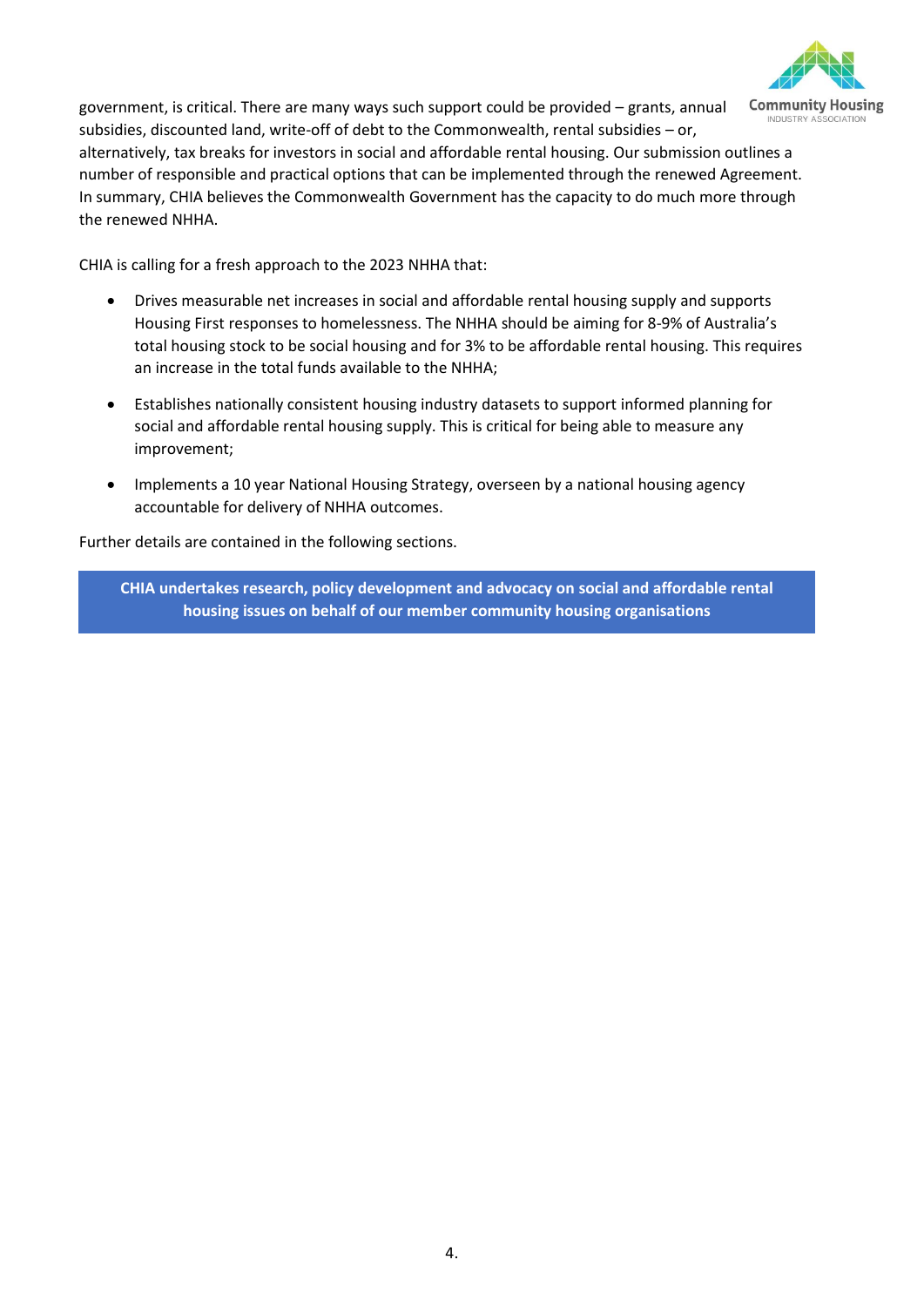

## **Performance and suitability of the Agreement**

#### **1. Purpose of the NHHA**

Under the current agreement the Commonwealth and States and Territories agreed to a suite of objectives including reducing homelessness and rental stress.<sup>8</sup>

CHIA's position is that the NHHA requires a complete redesign to:

- Drive measurable net increases in social and affordable rental housing supply and support Housing First responses to homelessness. The NHHA should be aiming for 8-9% of Australia's total housing stock to be social housing and for 3% to be affordable rental housing. This requires an increase in the total funds available to the NHHA.
- Establish nationally consistent housing industry datasets to support informed planning for social and affordable rental housing supply. This is critical for being able to measure any improvement.
- Implement a 10 year National Housing Strategy, overseen by a national housing agency accountable for delivery of NHHA outcomes.

The central role of the next NHHA must be to drive increased net social and affordable rental housing supply. We see this as including supply-side measures to increase social and affordable rental housing supply. We also believe that an agreement on a clear, consistent framework for planning contributions towards social and affordable rental housing is essential.

Social and affordable rental housing is a subset of a broader housing sector. CHIA proposes that the Commonwealth use the upcoming NHHA renewal process as an opportunity to negotiate delivery of a 10 year national housing strategy from 2023 focused on both market and subsidised housing, including social and affordable rental housing.

A national housing strategy builds on the current requirement for State and Territory plans to clearly articulate the responsibilities and funding contribution from each level of government. We recognise that considerable effort is required to develop a comprehensive national housing strategy. We envisage a staged process over the period of the next NHHA, commencing with a housing needs survey to inform decisions about the locations where social and affordable rental housing is needed to address shortfalls and actioning the large number of recommendations relating to housing provision made by Commonwealth government reviews over the past five or so years.

While Australian governments at different levels do make informed plans for housing, these plans may address social and affordable rental housing in isolation from market housing supply. They also plan for social housing supply based on the location of current provision rather than objective, future need. This approach exacerbates shortages of social and affordable rental housing in regional and city fringe growth areas. In contrast, a national housing strategy could create consolidated data to support integrated planning similar to the approach used in the United Kingdom.<sup>9</sup> We are not suggesting the State, Territory and local governments do not currently collect and analyse data of this type. In the Australian context, the absence is a national approach for consolidating and analysing data to understand housing shortfalls of all types as identified through current housing planning processes, and public visibility of the locations where the social and affordable rental housing supply is most needed.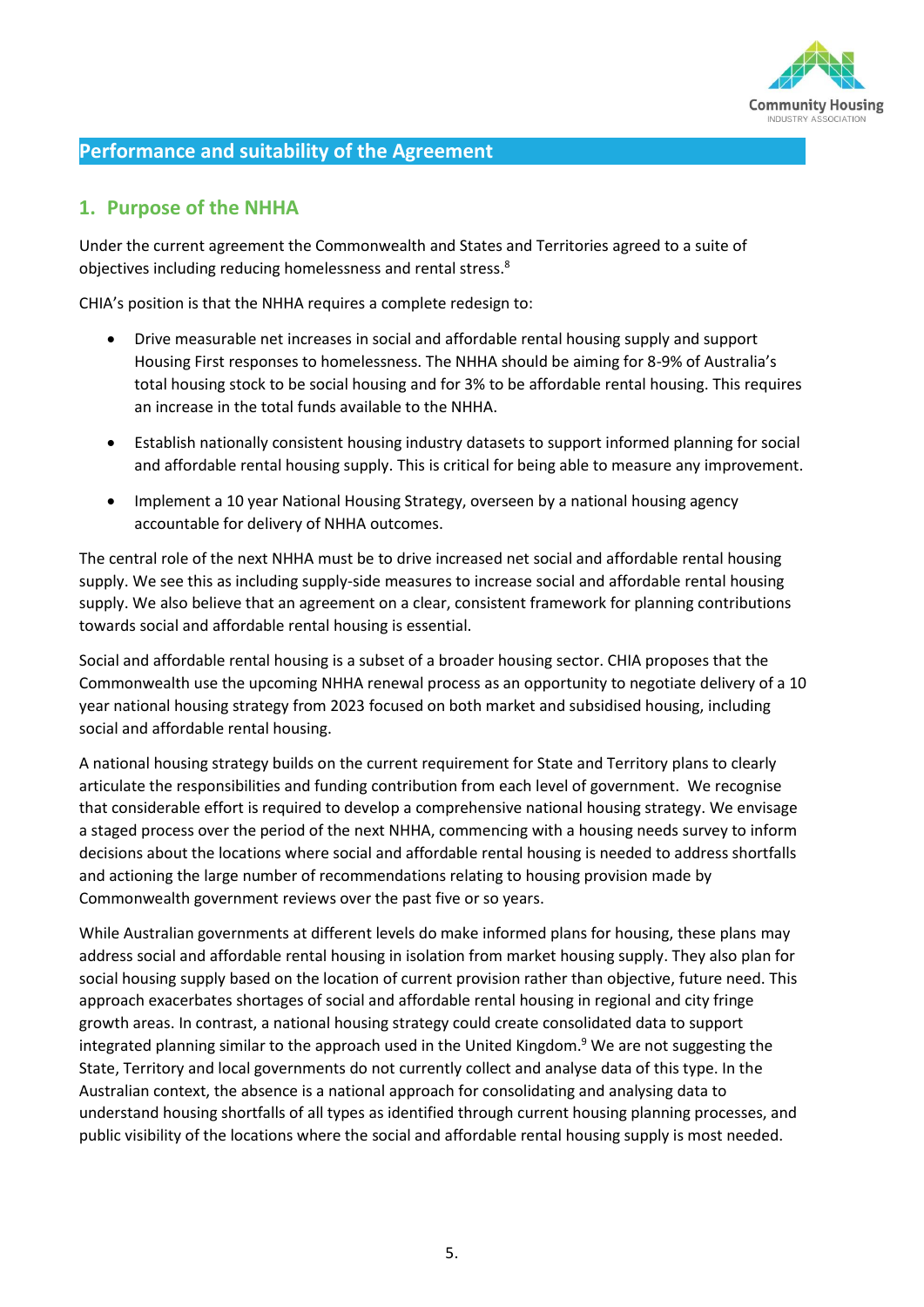

CHIA also proposes that a national housing agency be established to oversight achievement of the NHHA's purposes, as well as development and implementation of the 10 year national housing strategy. Housing program design and management requires specific skills in commercial processes such as investment and financing. Implementing Housing First approaches at scale requires an oversight agency that is able to coordinate with the Federal and State agencies responsible for population based services. We see the role of a national agency as building on the current functions and expertise of NHFIC to include administration of national housing funding programs, responsibility for relevant NHHA outcomes, and issuing of housing industry data compiled from existing or new collections. We envisage this national housing agency would have similar roles and functions with regard to housing data as the Centre for Population has for population data.<sup>10</sup>

# **2. Objective of new agreement**

CHIA believes that the primary objective of the new agreement should be to enable growth in social and affordable rental housing supply for low to moderate income people who find it hard to access affordable and appropriate tenancies in the private market. Doing this is an essential step towards securing Australia's capacity for economic growth, productivity and community wellbeing. It is not possible to achieve economic growth or community wellbeing if there is nowhere for low to moderate income people to live. Businesses cannot operate if they cannot attract staff. If housing costs represent too high a proportion of household income, there is limited capacity for the discretionary spending needed to support workforce participation and a healthy economy.

We propose that the Agreement operate within the framework of a 10 year national housing strategy concerned with the full spectrum of housing including homeownership and private rental, and also issues that touch on all housing supply, such as sustainability, resilience to natural disasters and climate change, connections with urban infrastructure programs and so on. The diagram below illustrates the relationship between a national housing strategy and the NHHA envisaged by CHIA.



In CHIA's view, secondary objectives of the new Agreement should include:

• Strategies to ensure current social and affordable rental housing - including First Nations housing – is upgraded and/or redeveloped to meet contemporary standards for comfort and environmental performance. Incentives to redevelop housing that is not economic to upgrade could be included.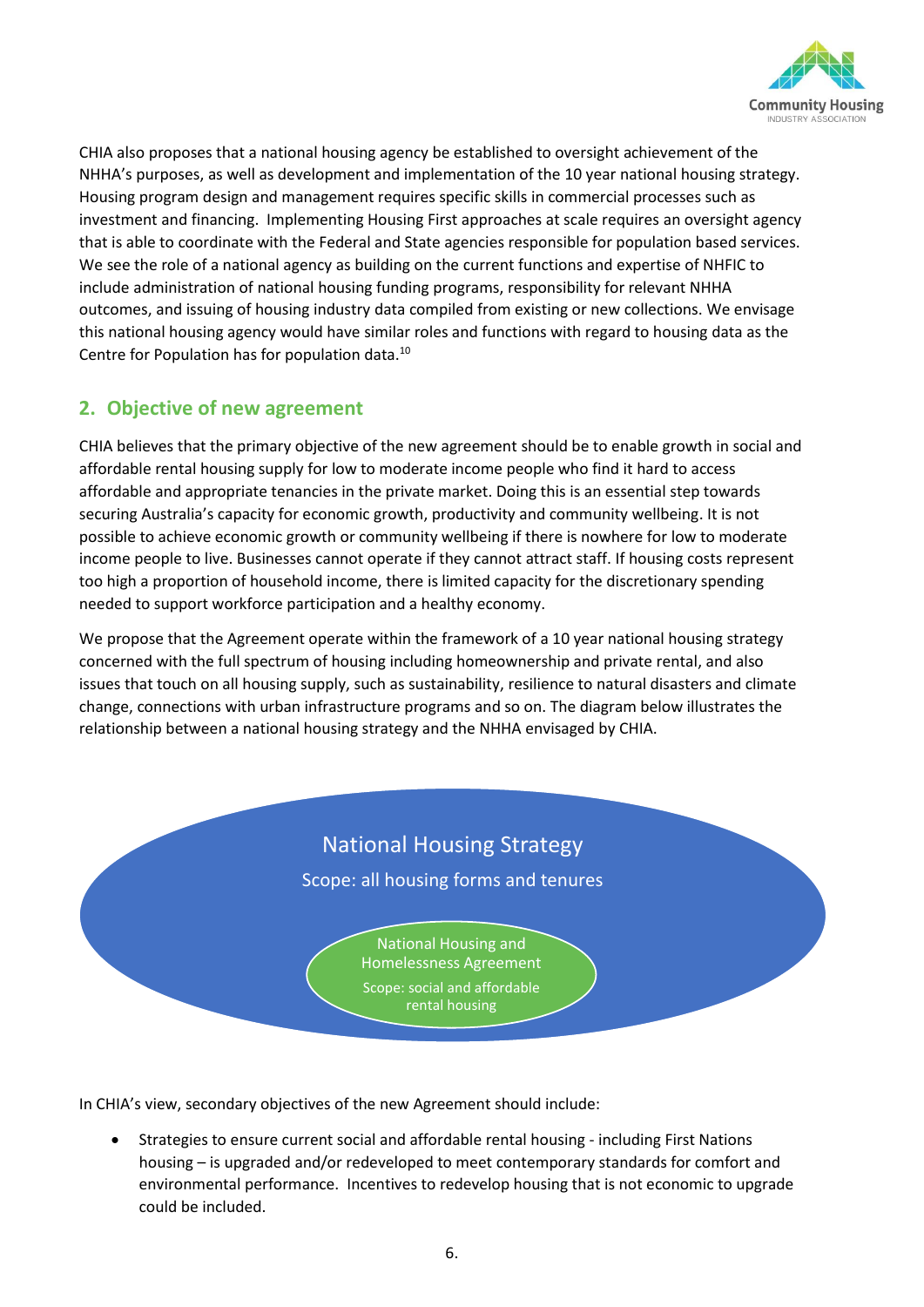

- Recognising the contemporary 'system architecture' needed to efficiently deliver non-market housing for low and moderate income people. State housing authorities play a vital role in delivering new housing supply, but equally vital are the complex partnerships between CHOs, philanthropists, commercial entities and local government. The new Agreement needs to incorporate the roles of NHFIC, the NRSCH and local government; and engage CHOs and local government in the Agreement's negotiation and outcomes.
- Providing a point of coordination between the non-market social and affordable rental housing sectors and work on non-market social and affordable rental housing supply undertaken by Federal agencies. The new NHHA needs to recognise that aspirations for changes in the delivery of non-market social and affordable rental housing held by the Department of Veterans Affairs, the National Disability Insurance Agency/ disability area of the Department of Social Services, and the climate change area of the Department of Industry, Science, Energy and Resources cannot be addressed without an interface with the NHHA. There are also opportunities, for example, to coordinate a targeted housing plan under the National Disability Strategy through the new Agreement perhaps aimed at addressing the emerging shortage of accessible affordable rental housing.
- Continuing to resource homelessness services and initiatives. These services and initiatives are critical for linking the most vulnerable people to the limited supplies of social and affordable rental housing available. We strongly believe the NHHA should prioritise Housing First approaches. Homelessness can only be ended through access to secure, affordable and long term housing. We envisage that homelessness service funding will transition to funding for tenancy sustainment services as the supply of long term, secure, housing available to support Housing First approaches grows.
- Ensuring that social and affordable rental housing supplies respond appropriately to the needs of cohorts that have historically experienced barriers to accessing market housing such as Indigenous Australians, people with a disability and older people.

# **3. Outcomes of the Agreement**

Three separate analyses undertaken in the last decade identify that addressing the housing needs of low and moderate income people who find it hard to access affordable and appropriate tenancies in the private market requires:

- around 8-9% of Australia's total housing stock to be social housing, and
- around 3% to be affordable housing. $11$

At present, social and affordable rental housing together account for about 4.2% of Australia's housing. In 1996, when the Commonwealth Government wound back the national supply program that had run for the previous 50 years, this figure was 6.5% - comparable with the OECD norm of 7%.

The contribution of private sector options such as private rental and home ownership to the supply of housing affordable to low and moderate income earners has diminished greatly since 1996. For example, the March 2021 *Rental Affordability Snapshot* identified three rentals in all of Australia affordable for a single person receiving Job Seeker, two percent of rentals were affordable for couple on the Age Pension and only one percent were affordable for a single person on the minimum wage working full time.<sup>12</sup>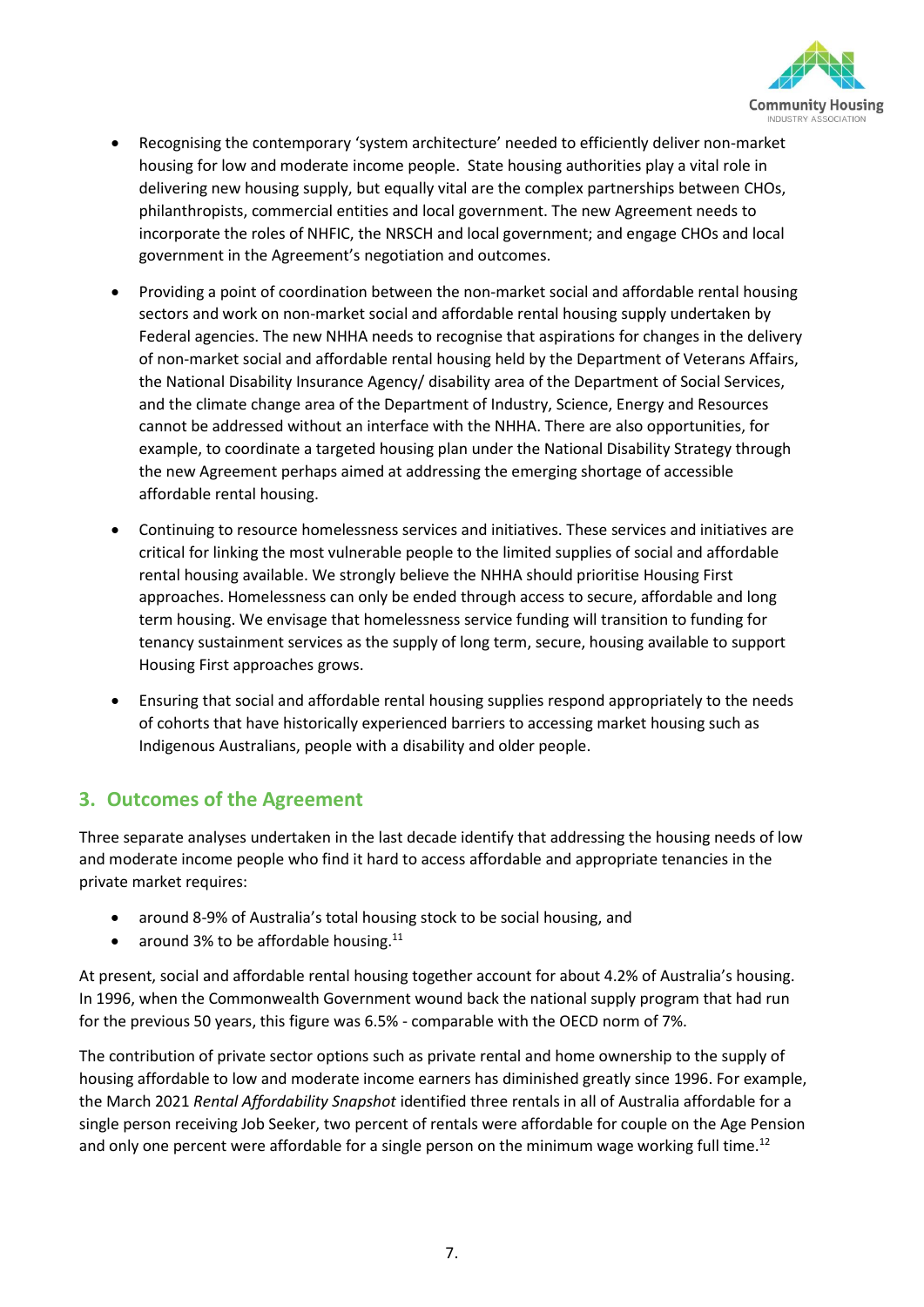

Despite significant efforts since 1996 to broaden the funding base for social and affordable rental housing and encourage innovation and reward efficiencies, new social and affordable rental housing construction is barely keeping pace with sales and demolitions. As Figure 1 sourced from UNSW City Futures Research Centre indicates, 2019/20 was the second time in six years when there was an absolute reduction in social housing.<sup>13</sup>

Even in Victoria, the Big Housing Build anticipates increasing social housing supply by only just enough to maintain social housing as a proportion of all housing over the program's 4-year time horizon.

In these circumstances, the most important outcome for the renewed NHHA is net



Figure 1: Annual growth rates - social housing stock and population, 2011-2022

increases in social and affordable rental housing supply. It is valuable for the NHHA to encourage efficiency, transparency and accountability in the delivery of this increased net supply but these cannot be the primary objectives of the renewed NHHA.

# **4. Roles and responsibilities of governments under the agreement**

The Commonwealth Government has the central responsibility to lead policy in matters of national significance such as the performance of Australia's housing system and ensuring an adequate national supply of social and affordable rental housing. In contrast, many of the levers around planning and land administration lie with the States and Territories.

This is why CHIA proposes the Commonwealth Government commit resources to developing a ten year national housing strategy to tackle the supply and demand drivers of housing affordability in a coordinated way across all levels of government. CHIA proposes the national housing strategy contain:

- clear targets for overall housing supply,
- clear targets for rental homes that are affordable to households in each income quintile, integrated with the NHHA in the case of the targets for the lowest income quintiles.
- separate but integrated plans to tackle homelessness through Housing First programs, address First Nations housing needs, and respond to the unmet housing needs of people with a disability, Veterans and others who have been failed by the current housing system.

The Commonwealth government has the scope to encourage positive change through the NHHA. However, without a coherent, coordinated national housing strategy, it is unlikely that these measures will have the enduring impact at the scale that is required.

There are positive international examples to draw on. For example, Canada, like Australia, has a relatively small social housing sector, a division in responsibility for subsidised housing between Federal and Provincial governments, cities with extreme unaffordability and a similar population. Its federal housing agency, the Canadian Mortgage and Housing Corporation [\(CMHC\)](https://www.cmhc-schl.gc.ca/en), created after WWII, provides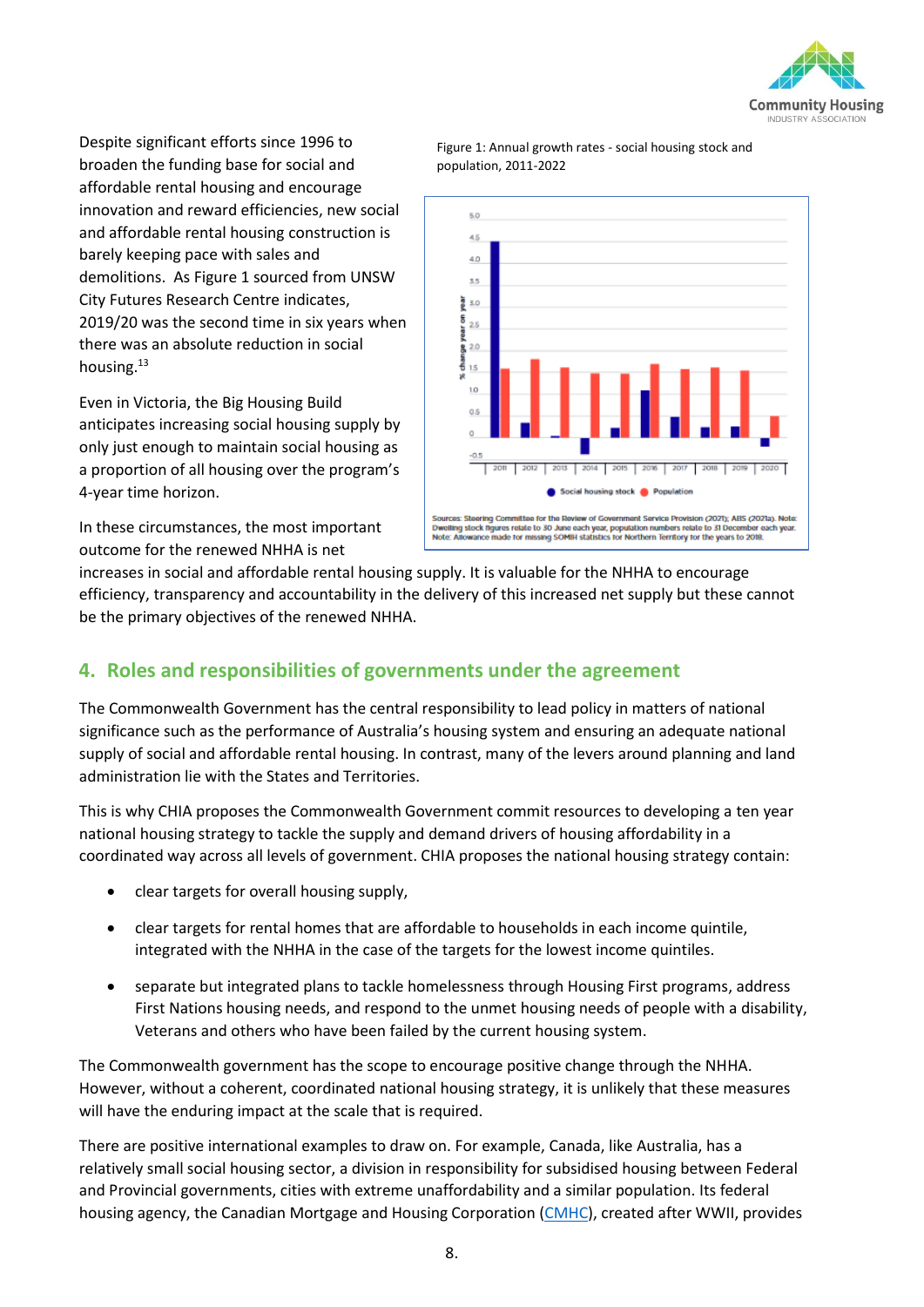a potential model for how NHFIC might evolve in future. The CMHC has had a significant role in supporting



increased home ownership and in recent years particularly, subsidised rental housing. The CMC's tenyear housing strategy released in 2018 increased Federal investment in subsidised housing through a combination of initiatives which the CMHC is responsible for delivering.<sup>14</sup> Delivery responsibility is delegated to the Provinces through bi-lateral agreements and accountability is managed through Provincial action plans and reporting against annual targets.

The development and delivery of a new NHHA alongside a national housing strategy will require dedicated resources, whether through an existing agency such as NHFIC, or department or through the creation of a new purpose-designed body. CHIA would also like to see the reinstatement of mechanisms to promote intergovernmental coordination and cooperation and wider stakeholder participation. Perhaps a revived Housing Ministers Advisory Council under the National Cabinet process, and establishment of an advisory body for the national housing strategy comprising impartial experts such as retired bureaucrats or industry experts and appropriate academics.

# **5. Performance monitoring and reporting**

Performance monitoring and reporting processes reflect resourcing priorities. CHIA would welcome a focus on the collection and collation of industry data in the next NHHA. This data is needed to support informed planning for new social and affordable rental housing supply, shape the National Housing Strategy, and measure progress against national targets. Compiling this data may require a combination of drawing on existing information collections outside of current NHHA reporting, making existing collections more accessible, or introducing new NHHA data collections supported by nationally consistent data definitions. For example, data collected by the National Regulatory System for Community Housing (NRSCH) is currently underutilised under the NHHA data arrangements.

Our members strongly support changes to the current data collection arrangements that improve transparency of what is being achieved. Examples of nationally consistent datasets that our members would value having access to include:

- Social and affordable rental housing supply by location and ownership type;
- social housing supply by location and sector
- data on the quality of existing social and affordable rental housing; and
- data that sheds light on the cost of delivering social and affordable rental housing.

The social and affordable rental housing supply data published by the UK Government Ministry of Housing, Local Government and Communities provides an example of the type of open access database that could be built up over time in Australia.<sup>15</sup>

Through its newly established research function, NHFIC is well placed to support development of a robust and nationally consistent approach to housing needs analysis. NHFIC has already recognised that it has a role to play in this field in the 2020 State of the Nation's Housing, noting that future editions should focus '*on the acute issues faced by many who experience housing stress and who cannot find appropriate accommodation suitable for their needs, including disadvantaged groups such as those with disabilities and many of Australia's Indigenous population*. <sup>16</sup> In its 2022 edition it acknowledged that '*currently measurements of housing need are ….. limited'* and identified a range of more sophisticated approaches that could be adopted.<sup>17</sup> An ambition should be for the State of Nation Reporting to evolve into something more akin to the UK Housing Review which '*draws together key financial and performance data about public and private housing in the United Kingdom and assembles them in a coherent and accessible format*'.18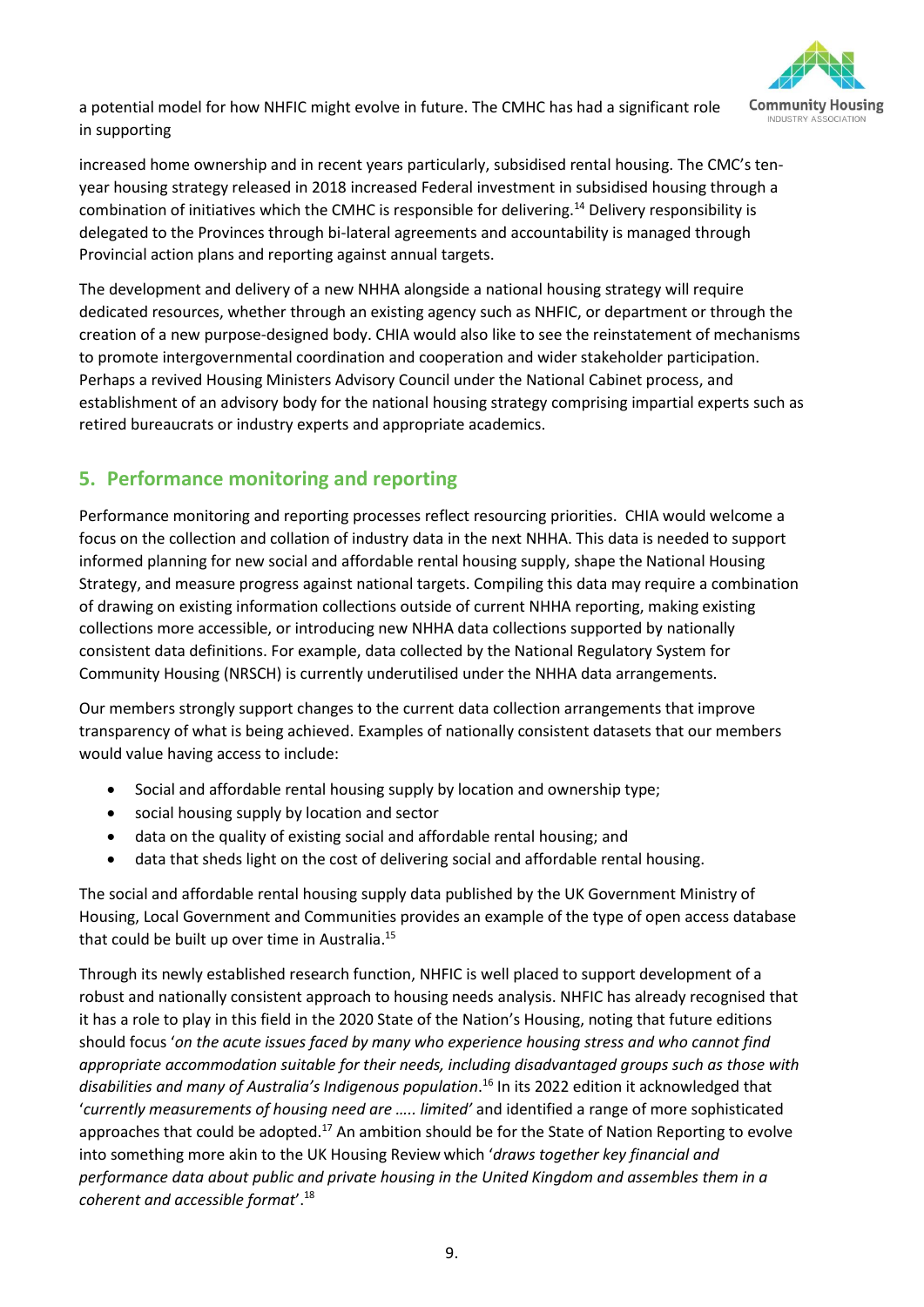

## **6. Financial and governance arrangements**

#### **Population based allocation of funding**

The current NHHA is centred on population based allocation of funding. Additionally, the funding itself has not been consistently indexed since 1996, meaning an ongoing reduction per head of population in real terms.

A challenge with population based allocation of funding at the current levels is that it does not provide a mechanism for adequately responding to historical housing disadvantage, newly emerging housing needs, or successful achievement of specific outcomes. CHIA proposes that the renewed NHHA supplement population based funding allocations with targeted allocations aimed at delivering specific outcomes such as reversing the undersupply of housing experienced by First Nations communities and other population groups and addressing newly emerging needs associated with the rapidly escalating unaffordability of private market housing. These additional funding allocations could either be channelled through the States and Territories or tendered through national programs developed in consultation with the States and Territories.

Population groups that are poorly served by the current population based allocation approach include First Nations communities, people with disability, older renters – particularly single women - attempting to age in place, women and children leaving domestic violence, and asylum seekers.

#### **National arrangements to support the national community housing industry**

Commonwealth State Housing Agreement and now NHHA governance arrangements historically focus on Commonwealth and State/Territory relationships. While these relationships remain central to the NHHA, CHIA proposes there is an opportunity for the 2023 Agreement to better reflect the national nature of the community housing industry. Some areas where CHIA sees potential for more structured relationships under the new NHHA are:

- A strengthened relationship between the NHHA, the NRSCH and regulators in Western Australia and Victoria. The need for a truly national regulatory system to underpin expansion of affordable housing supply was highlighted in the recommendations of the Affordable Housing Working Group (AHWG )in relation to the affordable housing bond aggregator and again in the recent review of the National Housing Finance and Investment Corporation Act.<sup>19</sup> The new NHHA needs to include an agreement to work towards a national regulatory system and incorporate the governance arrangements needed to enable it to happen. The AHWG recommendation 2 sets out a possible approach.<sup>20</sup>
- Recognising the critical contribution NHFIC makes to the efficient operation of the social and affordable rental housing system. NHFIC bonds have been used to refinance existing loans, releasing equity for reinvesting in additional homes and services, and to support new construction. NHFIC has enabled CHIA members to access long term, low cost finance, bringing down the cost of delivering new social and affordable rental housing and delivering positive outcomes for tenants. These benefits are well documented in NHFIC's social bond report.<sup>21</sup>
- Establishing nationally consistent datasets relevant to the needs of the community housing industry. There is much that can be done between NHFIC, NRSCH, the community housing industry and the parties to the NHHA to address the current barriers to creating these much needed datasets.
- Building the overall capacity for the community housing industry to finance and social and affordable rental supply to address Australia's housing shortage. This can be done through a codesigned national industry development strategy. CHOs presently operate at different levels of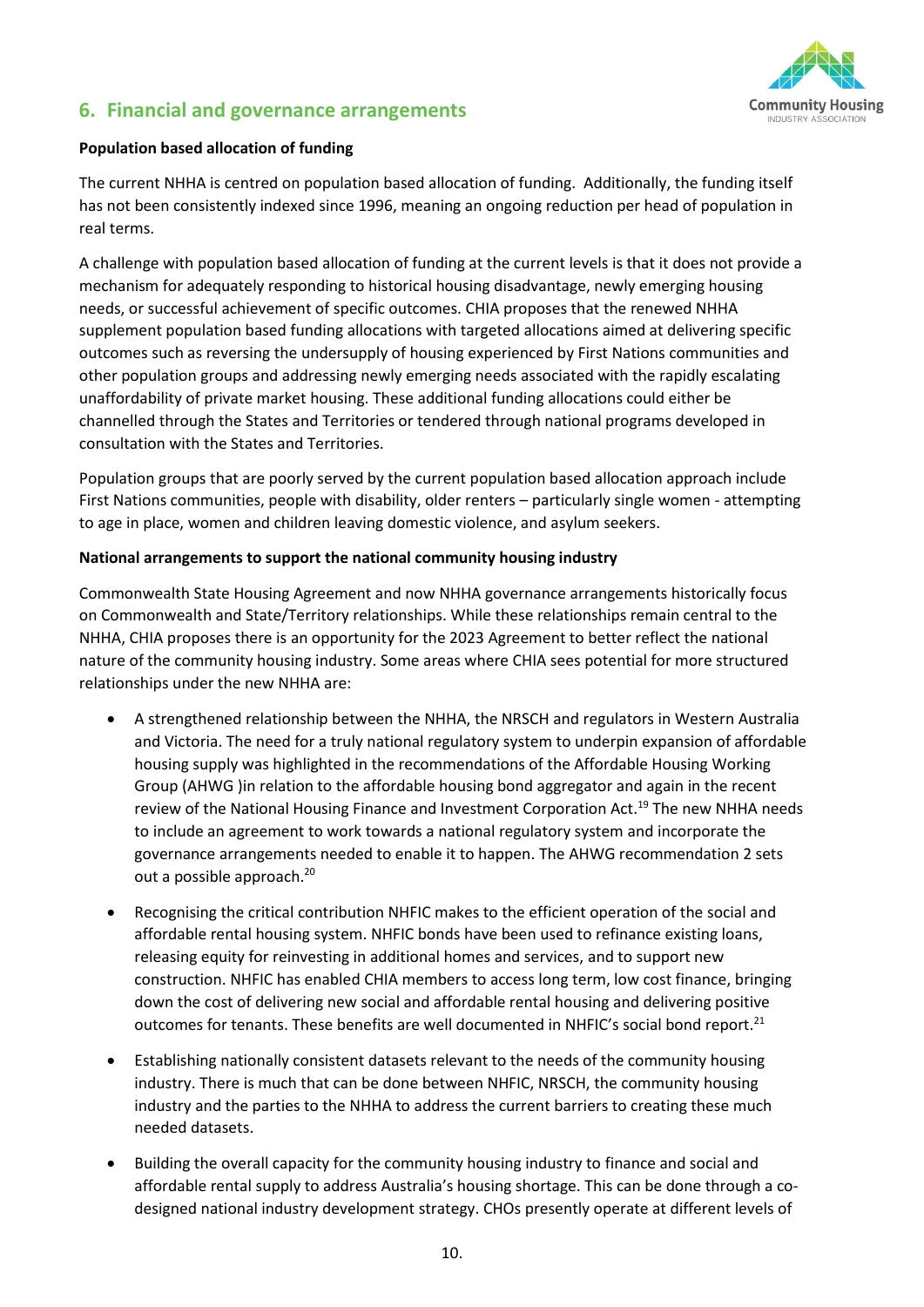

• maturity reflecting differential State and Territory approaches over time. CHIA's aim is to close that gap so that all CHOs are able to contribute to expanding the supply of social and affordable rental housing. An example of a similar strategy in operation is the not for profit [Community](https://www.cmhc-schl.gc.ca/en/professionals/project-funding-and-mortgage-financing/funding-programs/community-housing/chtc)  [Housing Transformation](https://www.cmhc-schl.gc.ca/en/professionals/project-funding-and-mortgage-financing/funding-programs/community-housing/chtc) Centre established under the Canadian Housing Strategy.<sup>22</sup> Canada, like Australia has a diverse community housing sector at different levels of maturity. The centre provides tools, access to funding resources and best practice resources to support the growth and development of CHOs, as needed, nationwide. CHIA estimates an annual contribution of \$500K over the life of the renewed NHHA will similarly enable an Australian capacity building strategy that will facilitate a strong, viable and well performing industry in all parts of the nation.

#### **Issues across the housing spectrum**

# **7. Social and affordable rental housing**

#### **Impact of COVID 19**

The COVID-19 pandemic has laid bare the reality of a housing system that is not meeting the needs of Australians in the bottom two income quintiles. In the early stages of the outbreak in 2020 States and Territories took rapid and effective action to address both rough sleeping and overcrowded shelters and boarding houses where residents share facilities. By the end of 2020 State governments had provided emergency accommodation to over 12,000 former rough sleepers.<sup>23</sup>

However, the larger challenge of finding people permanent homes has not been met. As well as rehousing those provided with temporary accommodation, there are many more households who were already in rental stress before the pandemic or who have become precariously housed as a result, either from losing employment or, being unable to meet rising rents in many parts of Australia. The continued intensificationof housing needs due to Australia's social and affordable rental housing deficit demands a response.

The independent review of the National Housing Finance and Investment Corporation (NHFIC) is just one of many publications and reports to highlight scale of the challenge.<sup>24</sup> The Review estimated Australia needs and 891,000 social and affordable housing homes over the next 20 years. That's around 45,000 homes a year. Instead, over the last few years we've collectively built around 3,000 – barely enough to replace homes that are demolished or sold.

Over the last year a number of States have announced substantial (if short term) social and affordable rental housing investment programs, notably in Victoria and also Queensland, Western Australia and Tasmania. In the recent report *COVID-19: Rental housing and homelessness impacts in Australia* the City Futures Research Centre drawing on unpublished data, estimates the additional units (after accounting for demolition and sales) that will be added to the current social and affordable rental housing numbers is around 5,500 pa for the next three years.<sup>25</sup> This total is considerably reduced if the affordable rental housing lost when National Rental Affordability Scheme incentives expire is factored in.

#### **Decarbonising existing social and affordable rental housing**

While data about social housing building efficiency standards is not published, it is accepted that many of the older State owned homes managed by CHOs perform poorly, contribute to Australia'sgreenhouse gas emissions, and result in higher energy bills for residents. CHIA believes the 2023 NHHA must include provision for a joint State and Territory funded decarbonisation fund.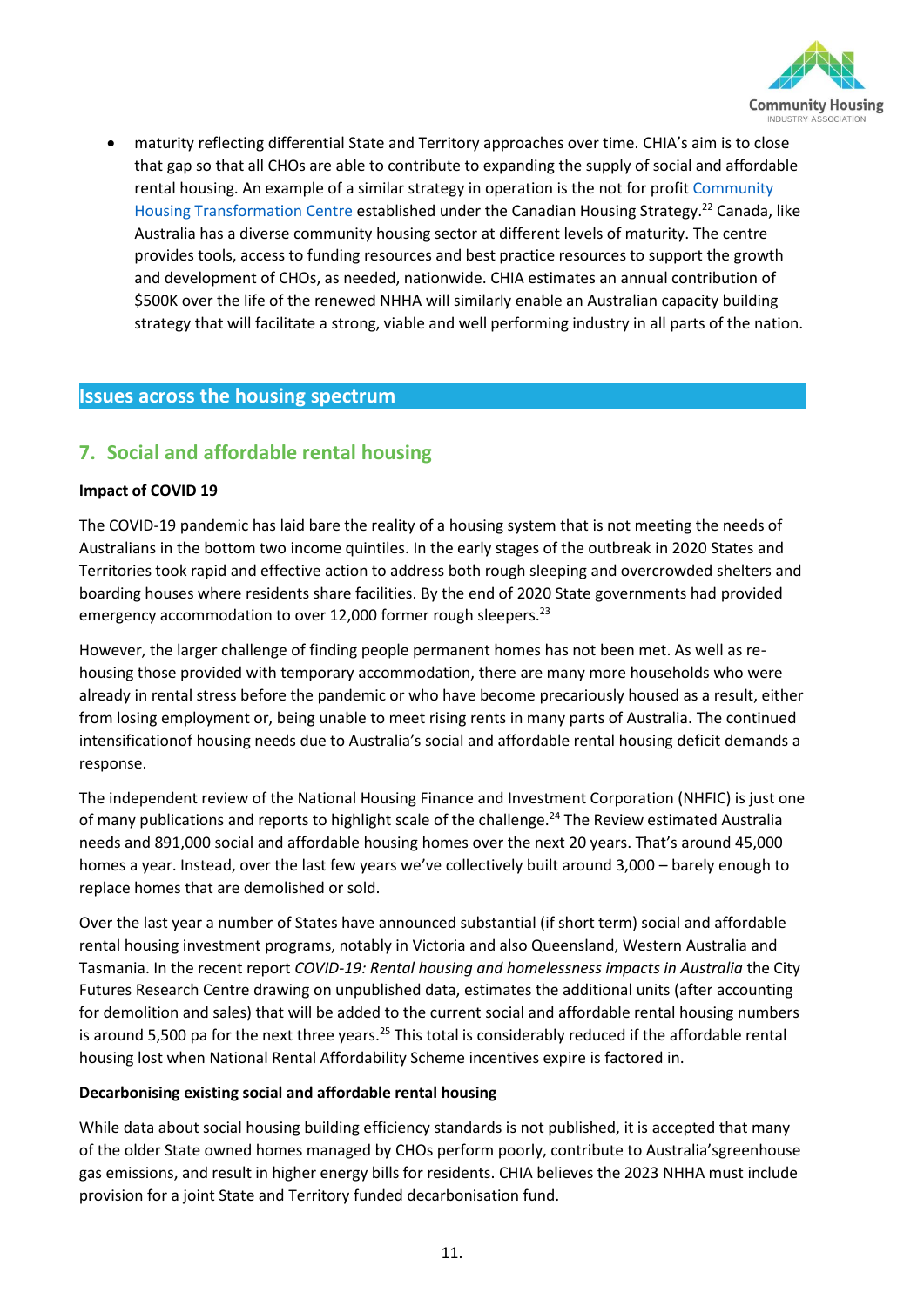

An unpublished report was compiled by the Residential team in the Climate Change & Sustainability Division under the NSW Department of Planning, Industry and Environment, as an input into the National Energy Productivity Plan (NEPP), to identify what is required to upgrade existing homes. Unsurprisingly, the key barrier is funding with the report noting '*Most social housing organisations won't have budgets to pay for information on energy ratings, carbon/energy outputs, thermal performance and upgrade recommendations.*

Clearly it is reasonable to upgrade existing homes only when the benefits are assessed to outweigh the costs. CHIA contributed to the ACOSS led National Low Income Energy Productivity Program (NLEPP) and we believe the community housing element of that plan could form the basis for decarbonisation fund in the 2023 NHHA.<sup>26</sup> The NLEPP anticipates spending \$5,0000 per home on 100,205 community housing and Indigenous community housing homes nationally, with capacity for additional financial contributions made by individual CHOs to be matched by a corresponding increase in government grant. A similar initiative has been successfully introduced by the UK Government<sup>42</sup>

## **The supply side of the housing market**

# **8. Affordable housing assistance and low income renters**

A mature social and affordable rental housing system benefits from subsidies at a range of points to enable efficiency, flexibility and also resilience in the face of changing circumstances. Since 1996, there has been a strong emphasis on consumption subsidies such as Commonwealth Rent Assistance. However, unfortunately, these subsidies are not sufficient to fund the amount of new supply needed to keep pace with Australia's growing population. After twenty five years and the recent COVID-19 related shocks to the housing market, it is time to again consider the role of supply subsidies – but how much new supply is needed? CHIA's estimate is that the current shortfall is close to double the current social housing supply.

CHIA's estimate is not based on the State or Territory wait lists. Although these are often used as a proxy for social and affordable rental housing demand, they are an unsatisfactory basis for reliably estimating need. They do not register demand for housing in areas of low social housing supply, and many low income households in housing need are discouraged from registering by increasingly strict eligibility criteria, temporary suspensions and the sheer length of wait times for anyone other than multiply disadvantaged households in extreme need. Beyond this, while jurisdiction-scale waiting list statistics are routinely published on an annual basis, these are subject to varying and sometimes erratic administrative practices which also limit their value as an indicator of 'true' need.

Additionally, there are no wait lists for affordable rental housing. These homes are offered to the market as they become vacant, in the same way as private rental properties.

CHIA is aware of four robust attempts to assess 'true' social and affordable rental housing demand over the past decade. First, a 'top down', census-based approach to estimating social housing need was taken in the AHURI research 'Thirty years of public housing supply and consumption: 1981–2011'.<sup>27</sup> Using the now generally accepted 30% of income housing affordability benchmark, the authors estimated that to satisfy unmet need would require (at the time) an additional 630,000 social housing dwellings. This would take total social housing to 8.2% of Australia's overall housing stock. The authors noted that their method excluded homeless households and took no account of the appropriateness of accommodation occupied by existing households.

In contrast, a 'bottom up' approach was taken in the AHURI Inquir[y Social Housing as Infrastructure,](https://www.ahuri.edu.au/research/final-reports/306) published in 2018. This examined need amongst households in income quintile 1. This work was the basis for the Filling the Gap [report](https://cityfutures.ada.unsw.edu.au/research/projects/filling-the-gap/) for CHIA NSW and Homelessness NSW which extended the analysis to households in income quintile 2. Aggregating up from needs estimates at Census Area SA4 scale, this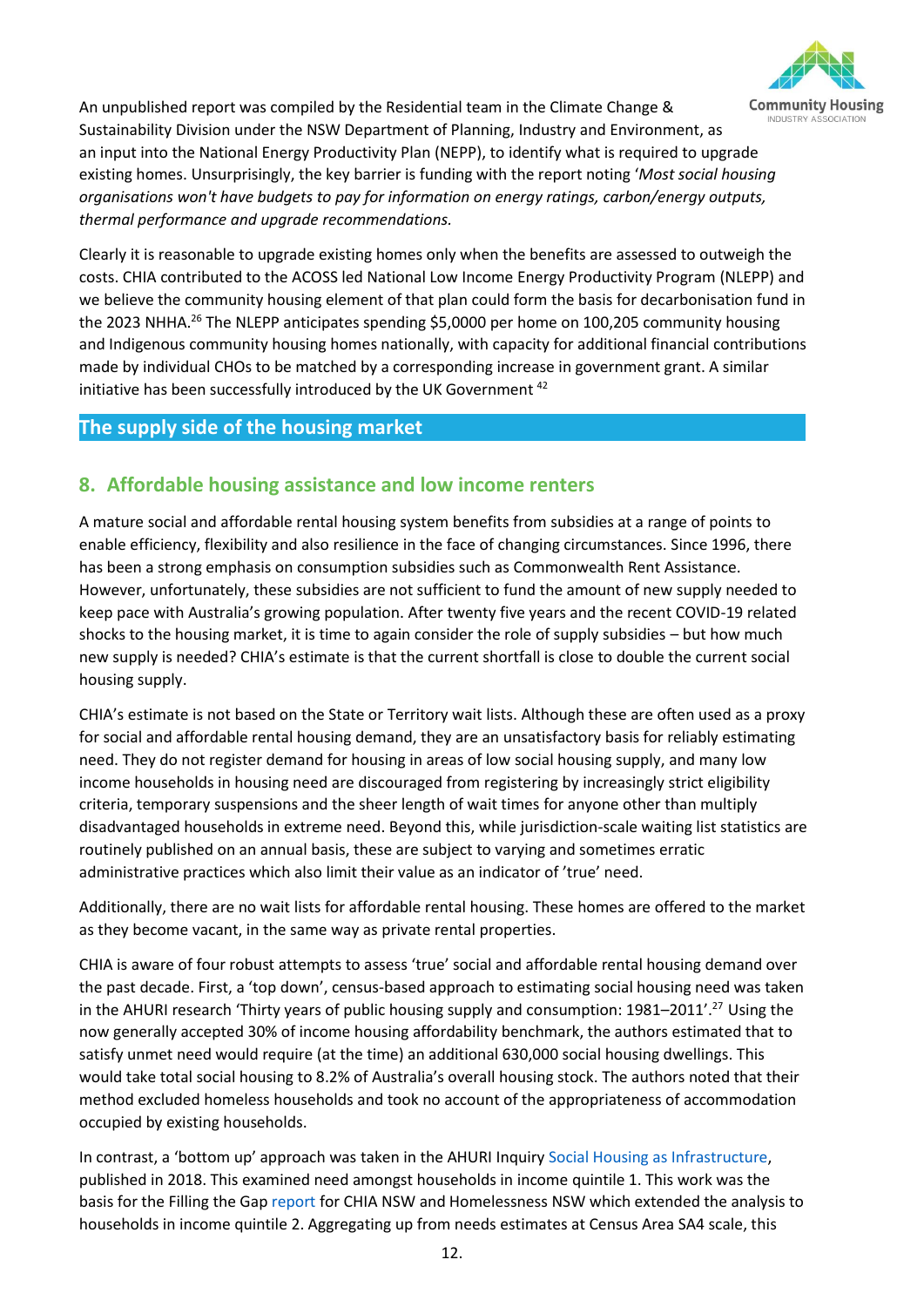

method identifies the national shortfall of homes affordable to Q1 and Q2 households in 2016 and – also factoring in newly arising need over coming years – calculates the additional number of households 'falling into need' by 2036 (assuming current levels of social housing provision). It

estimates that around one million additional social and affordable homes over the period 2016-2036 will be required. While this figure seems high, the social housing element of it equates to 8-9% of Australia's dwellings– i.e. the same as the first research quoted. One again there are some limitations to the analysis, including that it does not assess housing suitability (size, location, accessibility etc).

A third and more conceptually complex approach has been devised by SGS Economics and Planning and is set out in the following publication. SGS Economics and Planning - [Issues Paper: Council on Federal](https://cdn.treasury.gov.au/uploads/sites/1/2017/06/C2016-050_SGS_Economics_and_Planning.pdf)  [Financial Relations Affordable Housing Working Group -](https://cdn.treasury.gov.au/uploads/sites/1/2017/06/C2016-050_SGS_Economics_and_Planning.pdf) Innovative financing models (treasury.gov.au). Very briefly, the approach involves establishing how many households fall into very low-, low- and moderate-income brackets. The analysis first involves establishing disposable incomes after income tax and housing costs by household type and then calculating how many households require below-marketcost housing within each category. To do this SGS have examined the housing needs of six groups from those rough sleeping to households in rental stress.

SGS concluded that 656,429 households that needed affordable housing solutions in 2011. This represented 7.9 per cent of all households in Australia. Adding this to the number of existing households already accommodated in the 389,383 social housing dwellings in existence at that time would suggest Australia requires 12.5 per cent of its stock to be social and affordable rental housing. Given this includes affordable rental housing, the total is reasonably consistent with the other two estimates.

Lastly, a recent estimate of Australia's social and affordable rental housing shortfall was made as part of the statutory review of NHFIC in 2021. This estimates that 614,000 social housing and 277,000 affordable rental housing homes – 891,000 homes in total - are required by 2040. A figure similar to the AHURI estimate.<sup>28</sup>

The evidence therefore suggests that Australia needs around 8-9% of its total housing stock to be social housing and around another 3% to be affordable rental housing.

To put this in perspective, affordable and social housing combined currently totals only around 4.2% of Australia's housing. This is down from the 6.5% of all stock represented in 1996 when the Commonwealth Government wound back the routine national supply program that had run for the previous 50 years. By way of comparison, the OECD norm is circa 7% and in England social housing accounts for around 17% of all housing.

These national figures mask the disproportionate impact of the current shortfall in suitable social and affordable rental housing on First Nations people. In July 2021, the Productivity Commission reported that only 78.9% of the First Nations population was living in appropriately sized, not overcrowded homes compared to 92.9% of the general population.<sup>29</sup> Significant effort is still required to reach the target of 88% by 2031 set in the National Agreement on Closing the Gap.

# **9. Opportunities to unlock community housing industry supply**

CHIA believes there are dual opportunities to increase supply rapidly in the short term and also boost ongoing supply.

#### **Social Housing Acceleration and Renovation Program (SHARP)**

In the short term, CHIA considers it urgent for the Commonwealth Government to collaborate with the States and Territories through the NHHA to jointly fund a social housing program addressing current demand and supply stresses.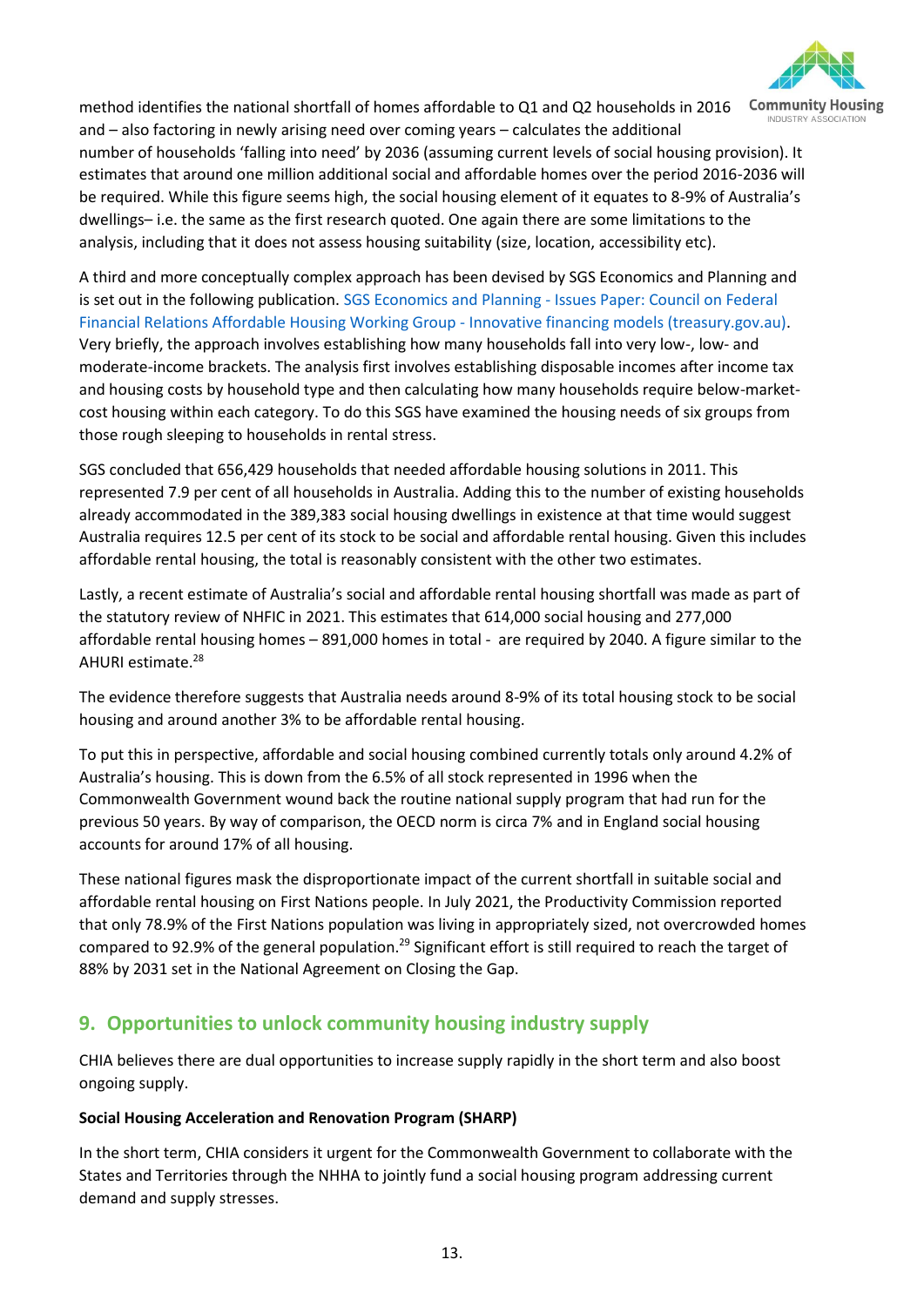

CHIA has developed a model for ramping up social and affordable rental housing construction in the short term which could deliver a rapid response. <sup>30</sup> This Social Housing Acceleration and Renovation Program (SHARP) builds supply by unlocking the financial leveraging capacity of the community housing industry. We propose SHARP could be targeted for specific groups including older women, veterans and to assist Indigenous community managed housing organisations to address the urgent housing needs of First Nations peoples.

#### **Housing Boost Aggregator**

While SHARP can play an important role in the short term, the Commonwealth Government must commit to a longer term program of investment in social and affordable rental housing. At the very least, an additional 10,000 social and affordable rental homes are required every year **on top** of development funded by contributions by the States and Territories and, via the planning system. We believe this should be a minimum commitment in new NHHA that can be increased in future Agreements as the financial capacity of the community housing industry grows.

Together with partners across the property, homelessness and financial sector CHIA has developed the Housing Boost Aggregator (HBA) as a mechanism to implement such a program – a policy blueprint for Commonwealth consideration. $31$  The HBA aims to close the funding gap that prevents CHOs from building new social and affordable rental housing supply. It proposes a combination of a new Commonwealth tax-subsidy and a mechanism to pool portfolios of affordable housing projects to attract ongoing institutional investment. A contestable process for access to the 'boost' subsidy ensures value for money. The 'gap' nature of the subsidy contribution, ensures the program is sensitive to variable development costs, incentives or other State and local government contributions, and is able to attract private institutional capital. Similar solutions have been proven to work internationally. In the United States, for example, tax credits have successfully underpinned affordable housing supply for the past three decades.

# **10. Planning and land use regulation**

#### **Nationally consistent approach to inclusionary zoning**

CHIA proposes that the new Agreement include a financial incentive for States and Territories to implement mandatory inclusionary zoning schemes through an approach such as co-funding design of a common base model which can be tailored for the conditions in different jurisdictions, co-funding policy design work or offering matching funding for affordable housing development contributions generated in the early years of a scheme's operation.

Through regulation, the planning system can play a positive role in contributing more social and affordable rental housing without adding costs to the development industry, or affecting supply. Mandatory Inclusionary Zoning (MIZ) or equivalent mandated schemes have operated successfully in many different jurisdictions throughout Europe and the United States. On example is England, where local authorities have had powers to mandate affordable housing for a number of years. In 2019/20 almost 20,000 social and affordable homes were generated solely through inclusionary zoning obligations i.e., without any other grant funding. Of these homes 3,812 were social housing.

While attempts have been made to introduce MIZ in Australia, there are very few examples of schemes generating social and affordable rental housing at any scale. The best known and most successful scheme is that operating in the City of Sydney where around 900 homes have been generated since the mid-1990s.<sup>32</sup>

To help overcome the barriers to MIZ, through the Constellation Project, CHIA has participated in a process with other key industry and government players to develop a **[MIZ National Framework](https://www.communityhousing.com.au/wp-content/uploads/2021/09/Mandatory-Inclusionary-Zoning_Final.pdf)** that minimizes the impacts on market development while still generating appreciable social and affordable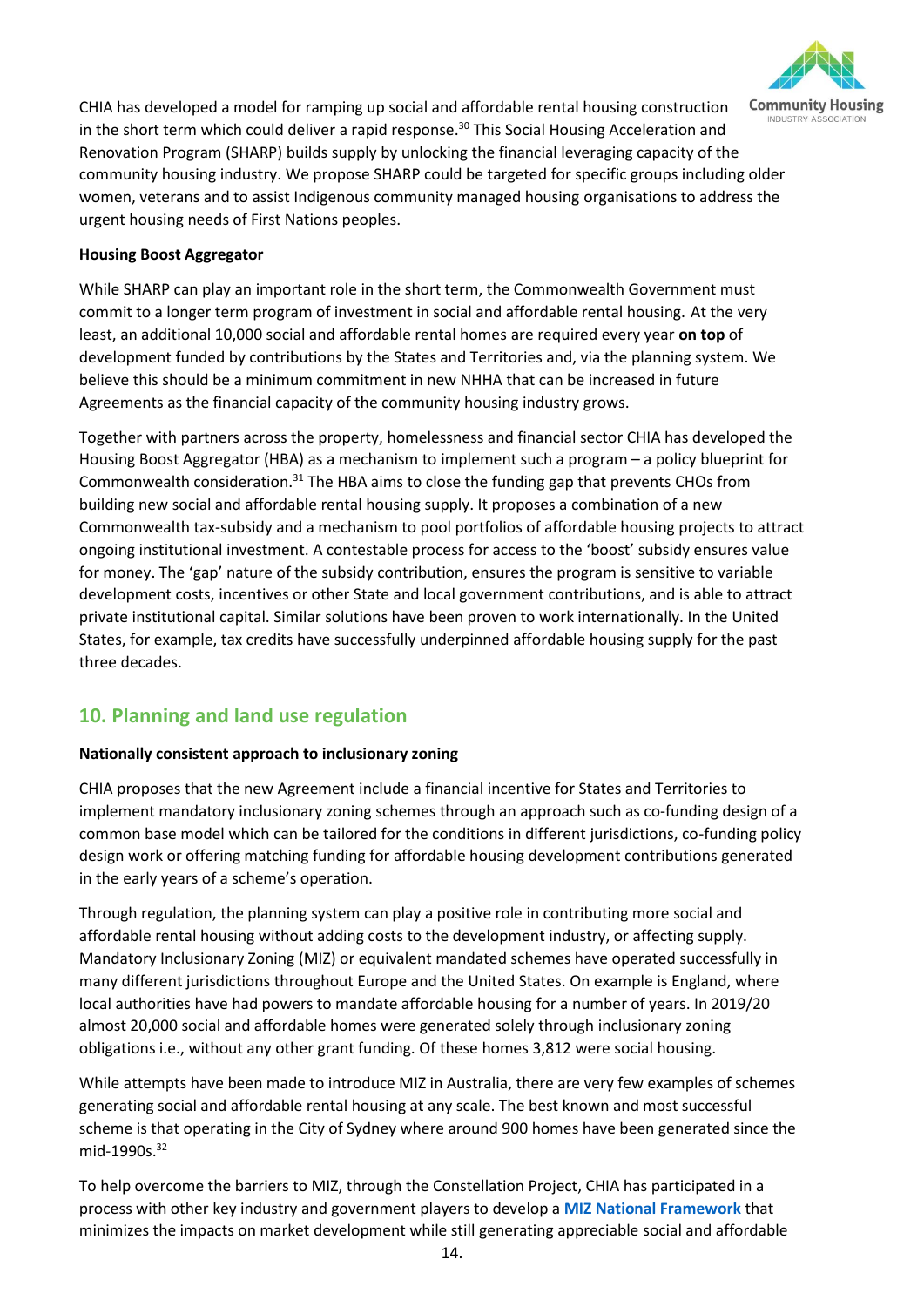

rental housing supply. The framework provides a set of key principles that could be adopted in any jurisdictional scheme while allowing a degree of customization to suit local circumstances. In essence the framework gives clarity, consistency and thus certainty to developers – a key industry concern about development contributions voiced most recently in NHFIC's paper on how to pay for infrastructure.<sup>33</sup> The proposal is consistent with the recommendation 31 in the 2021 report from the Inquiry into Homelessness in Australia i.e., '*that the Australian Government, in consultation with State, Territory and local governments, seek to increase affordable housing supply when land is rezoned for residential development, through the introduction and harmonisation* of inclusionary planning approaches across Australia'.<sup>34</sup>

Development contributions are sometimes – incorrectly – described as a tax on housing. In the national framework proposal, a fixed percentage of all housing floorspace (or commensurate land / cash) developed on privately owned land in metro / high demand locations is be designated, in perpetuity, as social and affordable rental housing, under CHO ownership and / or management. Rather than adding to construction costs, the requirement is be factored into the price offered by the developer for the land.

Figure 2 Land Value Total of All Types 8000.0 6000.0 4000.0 2000.0 o o 2019 lan-1989 lan-1992 an-1995 lan-2010 lan-2013 lan-2016 an-1998 lan-2001 an-2004 衁 j Source: ABS - Table 61. Value of Land, by Land use by :he I State/Territory - as at 30 June, Current prices

Developers who have land-banked for possible future schemes without regard for the possible

introduction of a MIZ scheme (in terms of land price paid) have an opportunity to develop such sites without any new obligation during the notice and transition periods we have proposed. In the locations we are suggesting MIZ is applied, land values have appreciated substantially – see Figure 2 - and we believe could accommodate a social / affordable housing contribution while retaining a significant positive value.

#### **Conclusion**

In summary, CHIA is calling for a radical change in the nature of the NHHA. Our proposals are summarised in the table overleaf for easy reference.

We would like to meet with the review team to discuss our submission. In addition, we urge the team to speak directly with some CHOs. CHIA would be happy to convene a discussion with the CHO representatives our Board at one of its next meetings on 25 March or 29 April, or another mutually agreeable date.

We look forward to having further input during the consultation phase of the review.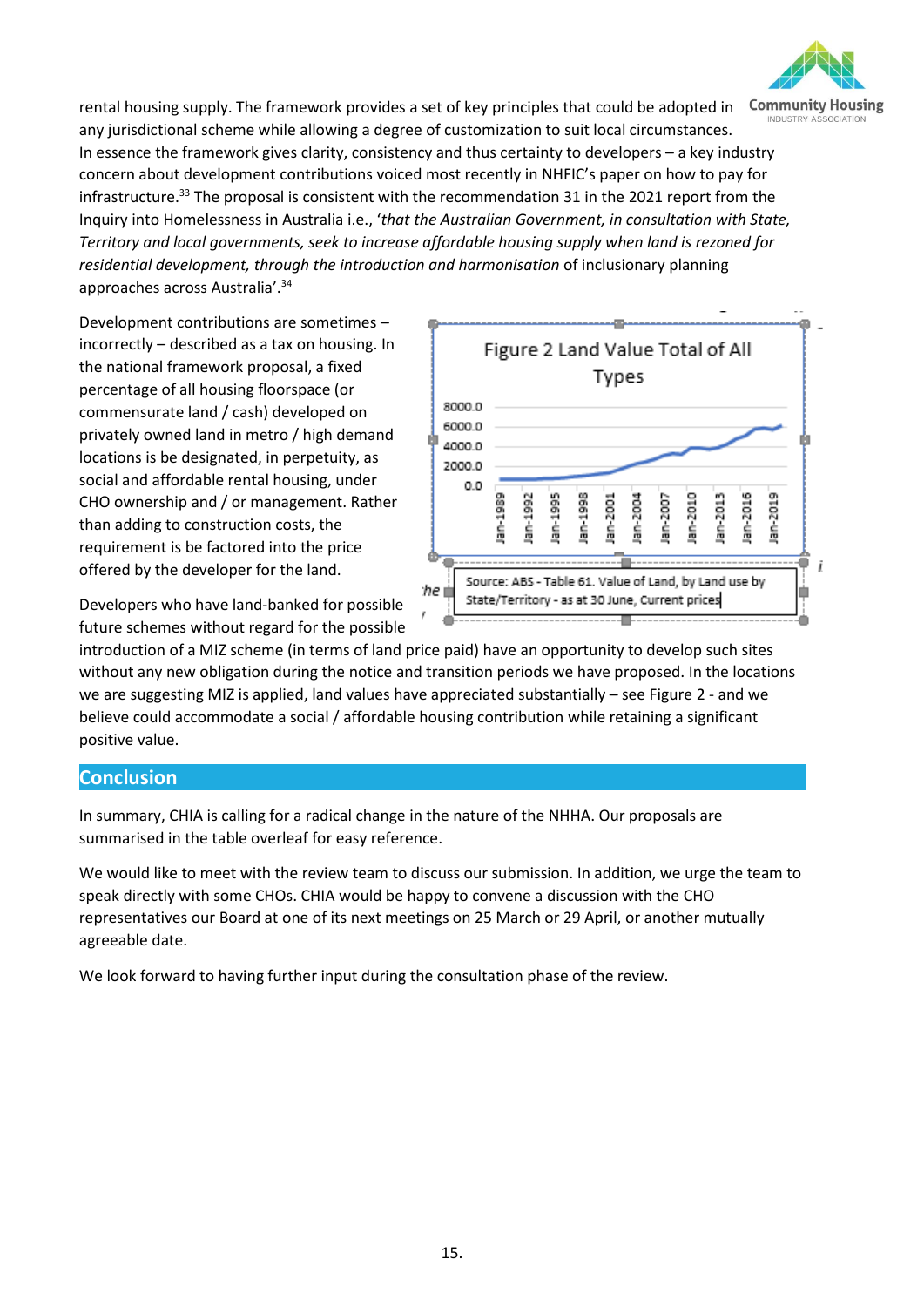

#### **Summary of CHIA's proposals**

#### **NHHA - Primary objectives**

- Drive measurable net increases in social and affordable rental housing supply and support Housing First responses to homelessness. The NHHA should be aiming for 8-9% of Australia's total housing stock to be social housing and for 3% to be affordable rental housing. This requires both targeting of existing transfers and an increase in the total funds available to the NHHA
- $\checkmark$  Establish nationally consistent housing industry datasets to support informed planning for social and affordable rental housing supply. This is critical for being able to measure any improvement.
- $\checkmark$  Implement a 10 year National Housing Strategy, overseen by a national housing agency accountable for delivery of NHHA outcomes.

#### **NHHA - Secondary objectives**

- $\checkmark$  Ensure current social and affordable rental housing, including First Nations housing, is upgraded to meet contemporary standards for comfort and environmental performance. Consider including incentives to redevelop housing that is not economically viable to upgrade.
- $\checkmark$  Incorporate the roles of NFIC, NRSCH and local government within the NHHA, and engage CHOs and local government in the NHHA's outcomes.
- $\checkmark$  Provide a point of coordination for work by federal agencies such as Veteran's Affairs, the National Disability Insurance Agency/ Department of Social Services, and the Department of Industry, Science, Energy and Resources touching on social and affordable rental housing supply.
- $\checkmark$  Continue to resource homelessness services and initiatives, placing an emphasis on Housing First approaches.
- $\checkmark$  Address the social and affordable rental housing needs of people who have traditionally experienced barriers to private market housing such as First Nations peoples, people with a disability and older people.

#### **Supporting actions**

- Establish a national housing agency to oversight achievement of NHHA outcomes and the 10 year national housing strategy.
- Reinstate mechanisms to promote intergovernmental coordination and cooperation, and wider stakeholder participation. For example, a Housing Ministers Advisory Council under National Cabinet and a national housing strategy advisory committee comprising independent experts.
- $\checkmark$  Reduce reliance on population based funding to address historical housing disadvantage and newly emerging trends.
- $\checkmark$  Establish a decarbonisation fund within the NHHA to incentivise minor upgrades to community housing homes that improve energy efficiency and reduce reliance on carbon based fuels.
- $\checkmark$  Build the capacity of the community housing industry nationally so it can contribute to expanding the supply of social and affordable rental housing in all jurisdictions and regions across Australia.
- Involve the community housing industry in strategies to increase social and affordable rental housing supply through mechanisms such as SHARP and the Housing Boost Aggregator.
- $\checkmark$  Include a financial incentive within the NHHA for States and Territories to implement mandatory inclusionary zoning schemes.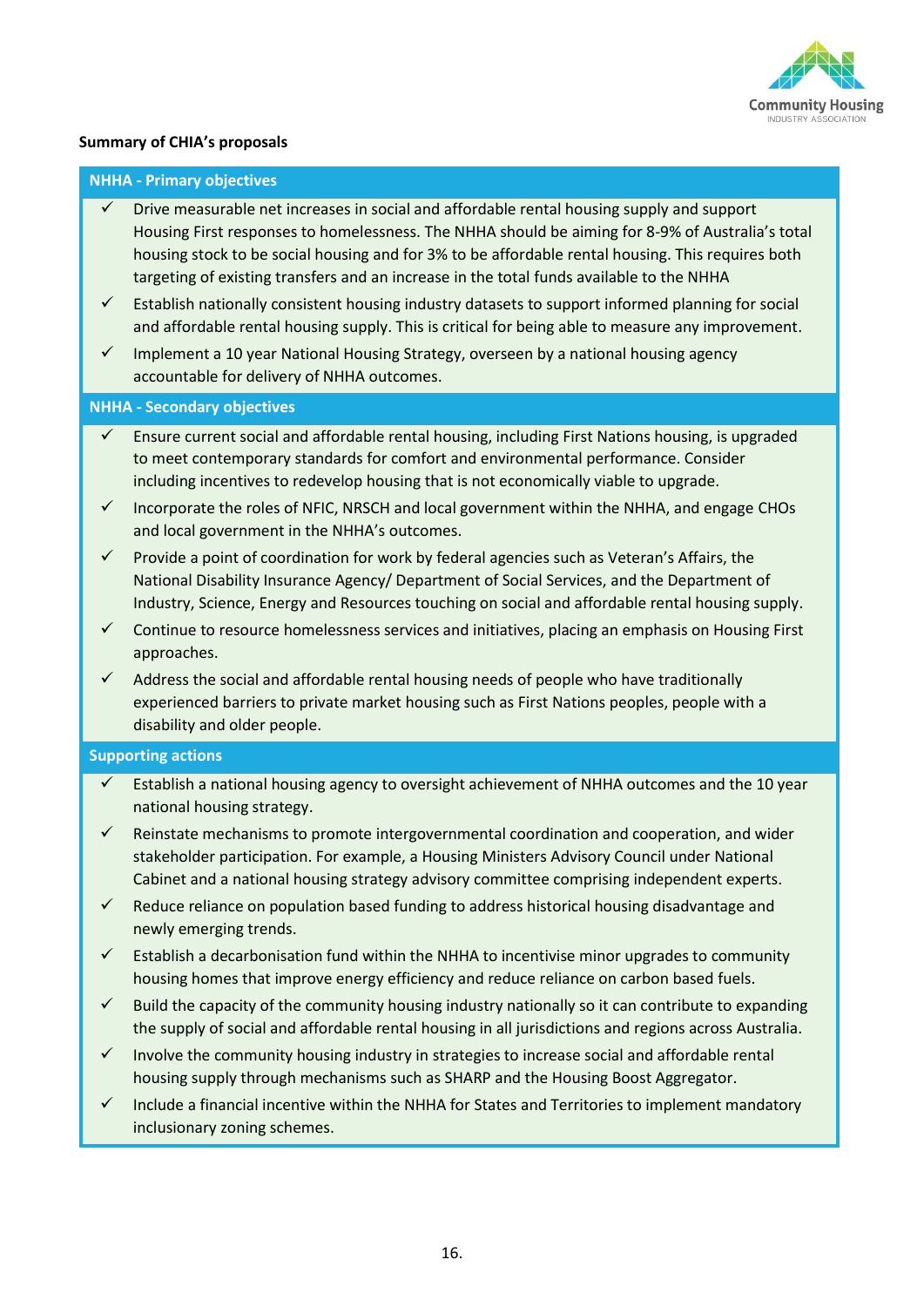

**Community housing organisations have a distinctive operating model different from public housing agencies and the private sector.**

- **Our members re-invest any surplus revenue into new housing, better services or improving our properties – and not into dividends for shareholders or executive bonuses.**
- **Community housing organisations can leverage their asset base and cash flows as security to attract private finance and build more affordable homes. The sector's charitable status helps it to attract philanthropic donations, enabling it to increase its services and/or output of new affordable housing.**
- **Our members provide housing plus additional services for vulnerable residents and tenants, and access to programs such as work-readiness, training, counselling.**
- **Community housing organisations are strongly regulated to protect tenants, safeguard public funds and ensure they remain solvent.**
- **Our members are innovative, entrepreneurial, bring commercial disciplines to the provision of social housing and affordable housing and do not discriminate by race, gender or disability.**

#### **References**

<sup>3</sup> Pawson, H., Martin, C., Thompson, S., Aminpour, F. (2021) 'COVID-19: Rental housing and homelessness policy impacts' ACOSS/UNSW Poverty and Inequality Partnership Report No. 12, Sydney, p. 98, <https://bit.ly/3nTsZId>

4 Pawson, H., Martin, C., Thompson, S., Aminpour, F. (2021) 'COVID-19: Rental housing and homelessness policy impacts' ACOSS/UNSW Poverty and Inequality Partnership Report No. 12, Sydney <https://bit.ly/3nTsZId>

<sup>5</sup> Australian Government, *[Statutory Review: Operation of the National Housing Finance and Investment Corporation](https://treasury.gov.au/publication/p2021-217760)  [Act 2018, Final Report](https://treasury.gov.au/publication/p2021-217760)*, August 2021, pp. 98-99.

<sup>7</sup> Yates, J. (2019) Housing, Housing Costs and Poverty. In Saunders, P. ed. *Revisiting Henderson.* Melbourne, Melbourne University Press, pp.215-236.

<sup>8</sup> https://performancedashboard.d61.io/housing

<sup>9</sup> See for example **Housing Need and Demand Assessment (HNDA)**: practitioner guide 2020, and a [sample report](https://assets.publishing.service.gov.uk/government/uploads/system/uploads/attachment_data/file/6338/1776873.pdf) estimated housing needs.

<sup>10</sup> Australian Government Centre for Population, '[About the Centre for Population](https://population.gov.au/about)', accessed 14 March 2022.

 $11$  These analyses are discussed further in the 'Affordable housing assistance and low income renters' section of this submission below.

<sup>12</sup> Anglicare Australia, *[Rental Affordability Snapshot: National Report April 2021,](https://www.anglicare.asn.au/wp-content/uploads/2021/05/rental-affordability-snapshot-national-report.pdf)* p. 9,

 $13$  [Social housing production continues to languish, while demand has soared \(unsw.edu.au\)](https://blogs.unsw.edu.au/cityfutures/blog/2021/01/social-housing-production-continues-to-languish-while-demand-is-soaring/)

<sup>14</sup> CMHC. '[What is the Strategy?](https://www.cmhc-schl.gc.ca/en/nhs/guidepage-strategy).

15 [Live tables on affordable housing supply -](https://www.gov.uk/government/statistical-data-sets/live-tables-on-affordable-housing-supply) GOV.UK (www.gov.uk)

<sup>16</sup> NHFIC, *[State of the Nation's Housing 2020](https://www.nhfic.gov.au/media/1621/nhfic_state-of-the-nations-housing-report_accessible-updated.pdf)*, p. 65

<sup>17</sup> NHFIC *[State of the Nation's Housing 2021-22](https://www.nhfic.gov.au/media/1814/nhfic-state-of-the-nations-housing-2021-22-full-final.pdf)* p. 119

<sup>18</sup> UK Housing Review, https://www.ukhousingreview.org.uk/ukhr21/index.html

<sup>19</sup> Council on Federal Financial Relations, *[Supporting the Implementation of an Affordable Housing Bond Aggregator,](https://treasury.gov.au/sites/default/files/2019-03/170921-AHWG-final-for-publication.pdf)*  Affordable Housing Working Group: Report to Heads of Treasuries, September 2017, pp. 26-27; Australian Government, *[Statutory Review: Operation of the National Housing Finance and Investment Corporation Act 2018,](https://treasury.gov.au/sites/default/files/2021-10/p2021-217760.pdf.)* 

*[Final Report](https://treasury.gov.au/sites/default/files/2021-10/p2021-217760.pdf.)*, August 2021, p. 25.

<sup>20</sup> Council on Federal Financial Relations, *[Supporting the Implementation of an Affordable Housing Bond Aggregator,](https://treasury.gov.au/sites/default/files/2019-03/170921-AHWG-final-for-publication.pdf)*  Affordable Housing Working Group: Report to Heads of Treasuries, September 2017, pp. 26-27.

<sup>&</sup>lt;sup>1</sup> Department of Social Services[, National Housing and Homelessness agreement.](https://www.dss.gov.au/housing-support-programs-services-homelessness/national-housing-and-homelessness-agreement)

<sup>2</sup> Pawson, H., Martin, C., Sisson, A., Thompson, S., Fitzpatrick, S. and Marsh, A. (2021) 'COVID-19: Rental housing and homelessness impacts – an initial analysis'; Sydney: City Futures Research Centre, pp. 117-118.

 $6$  C. Nygaard, 'National Program for Construction of Social and Affordable Rental Housing', prepared for the Community Housing Industry Association, 2022, pp. 4-5.